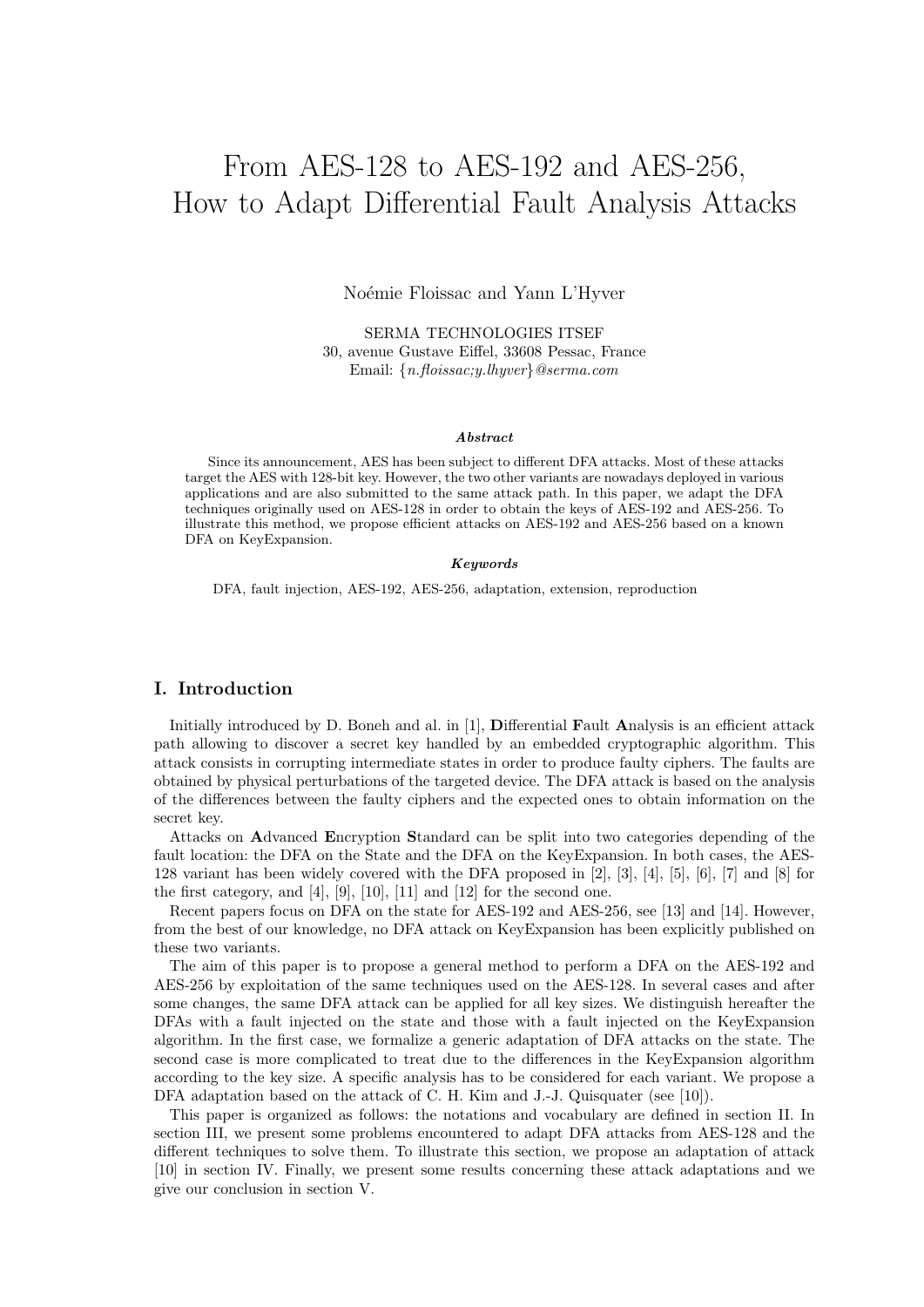## **II. Notations, vocabulary and background**

The AES is a symmetric block cipher standard based on iterations of four transformations (AddRoundKey, SubBytes, ShiftRows and MixColumns). The number of iterations also called rounds depends on the selected variant and so on the key length. Each transformation is performed once by round except for the last round where the MixColumns tranformation is not included. In the remainder of the paper, we use the following notations and vocabulary:

*•* **NR**: Number of rounds. Its value depends on the size of initial key, see Table I.

- 
- $N_k$ : Number of 32-bit words used during the key schedule process. Its value depends on the size of the initial key, see the following table:

| $\rm Variant$ | N R |   |  |
|---------------|-----|---|--|
| AES-128       | 10  |   |  |
| AES-192       | 12  | 6 |  |
| $AES-256$     |     | X |  |
| TABLE I       |     |   |  |

- *•* **t**: one of the following transformations:
	- **– SB**: SubBytes
	- **– SR**: ShiftRows
	- **– MC**: MixColumns
	- **– I MC**: inverse MixColumns
	- **– I SR**: inverse ShiftRows
	- **– I SB**: inverse SubBytes
	- **– ARK**: AddRoundKey
	- **– SW**: SubWord
	- **– RW**: RotWord
- $S_{t,r}$ : State issued from the transformation **t** on round **r**
- $S_{t,r}$   $\{i,j\}$ : Byte  $\{i,j\}$  issued from state  $S_{t,r}$ . A state is represented by an array of four lines and four columns (32-bit words) where bytes are disposed as in Table II.
- *•* **S** *∗* **t***,***r** : Faulty state issued from the transformation **t** on round **r**

| $S_{t,r}\{0,0\}$  | $S_{t,r}\{0,1\}$  | $S_{t,r}\{0,2\}$  | $S_{t,r}\{0,3\}$  |  |
|-------------------|-------------------|-------------------|-------------------|--|
| $S_{t,r}\{1,0\}$  | $S_{t,r} \{1,1\}$ | $S_{t,r} \{1,2\}$ | $S_{t,r} \{1,3\}$ |  |
| $S_{t,r}$ {2,0}   | $S_{t,r} \{2,1\}$ | $S_{t,r}$ {2,2}   | $S_{t,r} \{2,3\}$ |  |
| $S_{t,r} \{3,0\}$ | $S_{t,r} \{3,1\}$ | $S_{t,r} \{3,2\}$ | $S_{t,r} \{3,3\}$ |  |
| TABLE II          |                   |                   |                   |  |

- *•* **Kr**: Key of round **r**
- $\mathbf{K}_{\mathbf{r}}\{\mathbf{i},\mathbf{j}\}$ : The byte  $\{\mathbf{i},\mathbf{j}\}$  issued from key  $\mathbf{K}_{\mathbf{r}}$ . A round key is represented by an array of four lines and four columns where bytes are disposed as a state.
- *•* **K***<sup>∗</sup>* **r** : Faulty key of round **r**
- Sb: Substitution table used by SubBytes and SubWord transformations
- **I\_Sb**: Inverse substitution table used by inverse SubBytes transformations
- *•* **RCon**: 32-bit constant word such as:
- ${\bf RCon}[{\bf i}] = ({\bf 2}^{{\bf i} {\bf 1}}, {\bf 0}, {\bf 0}, {\bf 0})$
- *•* **xor** (*⊕*): Exclusive-OR operation
- *•* **Couple**: A set composed with the correct and faulty ciphers
- *•* **Differential**: Exclusive-OR between two states or round keys
- *•* **X [Y]** or **X mod Y**: Modular reduction of X by Y

The AES cipher algorithm uses the round keys obtained from the KeyExpansion algorithm.

The key schedule consists in diversifying a previous round key in order to obtain a new round key. This transformation can be performed before AES cipher algorithm, see the pseudo-code given in **Algorithm 1**, or *on the fly* during the AES cipher computation.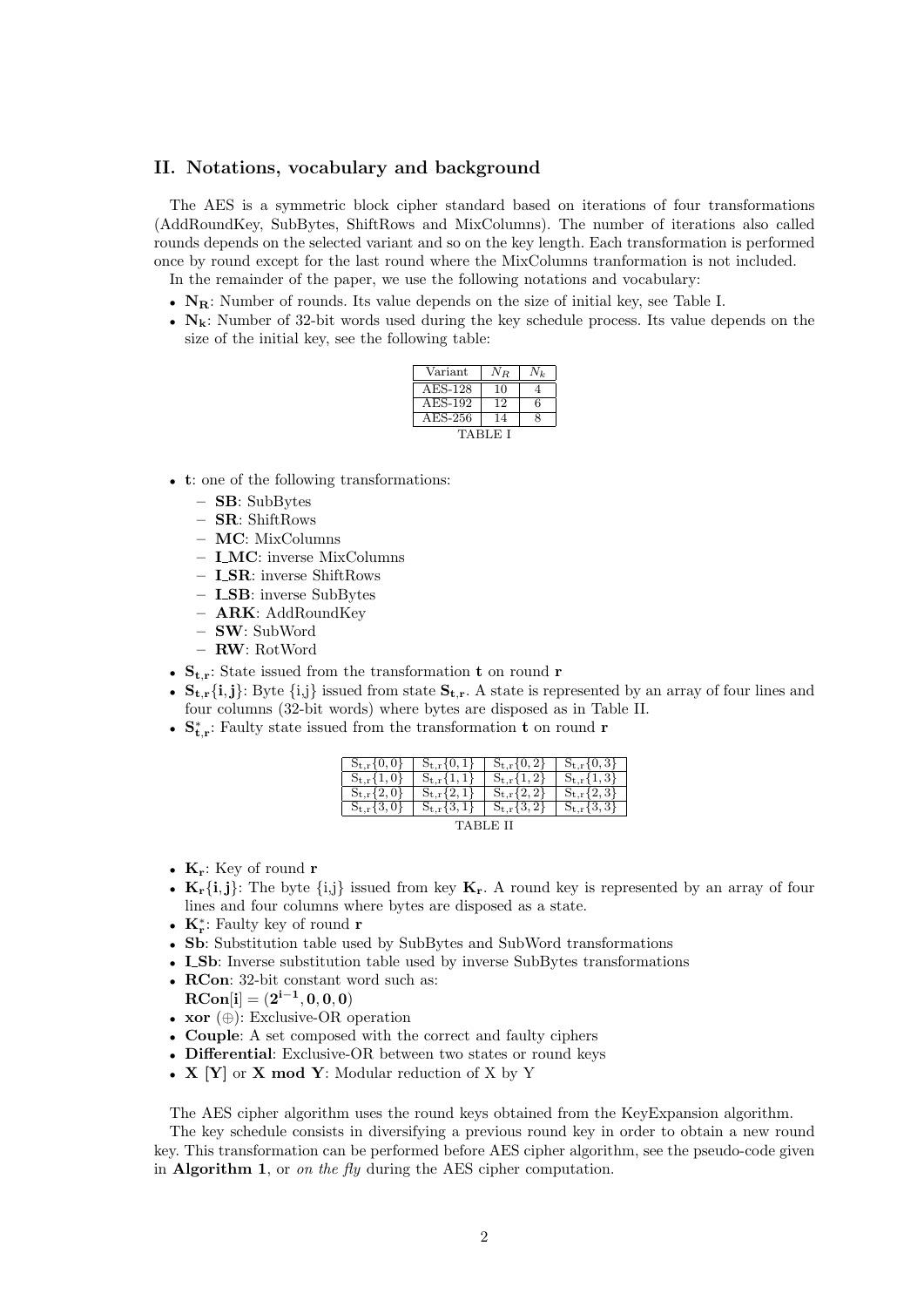**Algorithm 1** *KeyExpansion pseudo-code* **Input:** *K, the initial key of length N<sup>k</sup>* **Output:**  $K_i$  *with*  $i = 0, ..., N_R$ *, the round keys* 

1: **for**  $i = 0$  **to**  $N_k - 1$  **by** 1 **do** 2: *W*[*i*] *←* [*K{*0*, i}, K{*1*, i}, K{*2*, i}, K{*3*, i}*] 3: **end for** 4: **for**  $i = N_k$  **to**  $((4*(N_R+1))-1)$  **by** 1 **do** 5:  $T \leftarrow W[i-1]$ 6: **if**  $(i \mod N_k) == 0$  **then** 7:  $T \leftarrow SW(RW(T)) \oplus RCon[\frac{i}{Nk}]$ 8: **else if**  $(N_k > 6)$  and  $(i \mod N_k) == 4$  then 9:  $T \leftarrow SW(T)$ 10: **end if** 11:  $W[i] \leftarrow W[i - N_k] \oplus T$ 12: **end for** 13: **for**  $i = 0$  **to**  $N_R$  **by** 1 **do** 14:  $K_i \leftarrow [W[i * 4], W[i * 4 + 1], W[i * 4 + 2], W[i * 4 + 3]$ 15: **end for**

The interested reader can obtain more information on the AES in document [15].

## **III. Adaptations of DFA to AES-192 and AES-256**

Commonly, the AES-128 is faulted on the last rounds to retrieve the complete last round key or a subset of it. With this knowledge, the initial 128-bit key is calculated thanks to the computation of the inverse KeyExpansion algorithm.

We define by *adaptation* the generalization of such DFA attack to AES-192 or AES-256. The *adaptation* can be decomposed into two phases described below: an *extension* and a *reproduction*.

#### *A. Extension and reproduction*

As all the AES variants are based on the same structure, a first idea consists in applying known DFA attacks on AES-128 to the two other variants with the aim to retrieve the last round key  $\mathbf{K}_{N_{\mathbf{B}}}$ . The identified strategy is to inject fault(s) on rounds having the same position from the end of AES as those targeted by the DFA attack on AES-128 and to exploit the differential faults with the same techniques. We call this phase an *extension*.

For AES-192 and AES-256, the last round key is not sufficient to obtain the initial key: it is required to know respectively the last 8 bytes and 16 bytes of penultimate round key  $\mathbf{K}_{N_{\mathbf{R}}-1}$ . The *extension* of the DFA attack is not enough to determine all the missing bytes.

The second phase of the *adaptation*, called *reproduction*, consists in reiterating the DFA attack in order to retrieve the penultimate key  $\mathbf{K}_{N_{\mathbf{R}}-1}$ . To do that, a method is to exploit the differential fault at the end of the penultimate round. The goal is to reduce the AES algorithm by neutralizing its last round. Hence, the DFA attack could be applied on a shorter AES cipher algorithm, the penultimate round becoming the last one.

The AES reduction is performed by reversing a cipher back up to the output of the round  $N_R - 1$ with the knowledge of the last round key. In order for the penultimate round to be equivalent to the last round, the MixColumns transformation must be missing. However, this transformation operates on the state  $S_{SR,N_R-1}$  and, at the end of the round  $N_R-1$ , we have the equation below:

$$
S_{ARK,N_R-1} = MC(S_{SR,N_R-1}) \oplus K_{N_R-1}
$$
 (1)

For cancelling the effect of MixColumns transformation, we apply its inverse on the state *SARK,NR−*<sup>1</sup> as presented in paper [14]. Due to the linear property of this transformation, we obtain a cipher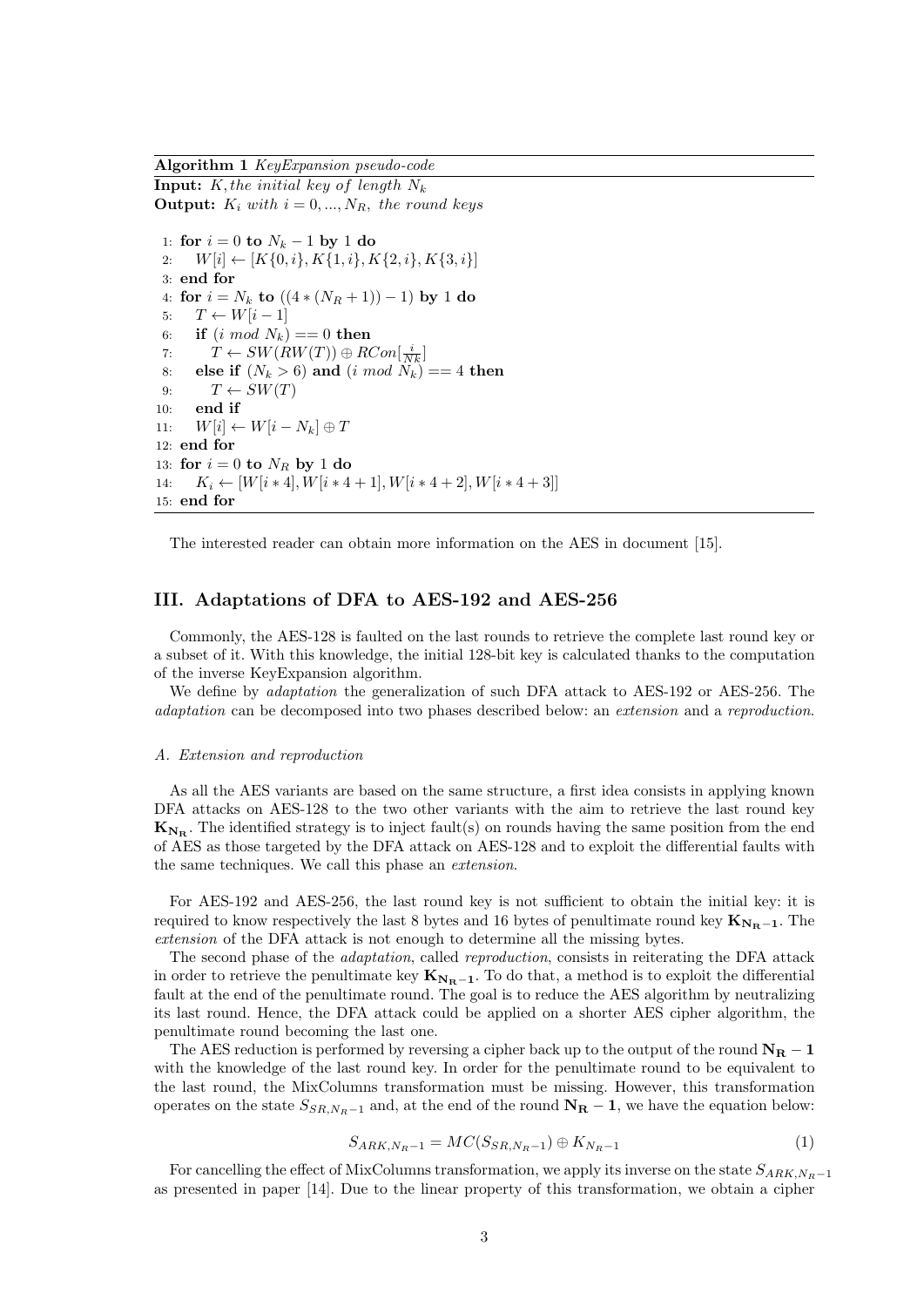**C***′* as follows:

$$
C' = I\_MC(S_{ARK,N_R-1}) = S_{SR,N_R-1} \oplus I\_MC(K_{N_R-1})
$$
\n(2)

The key used by the new AddRoundKey transformation becomes  $\mathbf{LMC(K_{N_{\rm\bf{F}}-1})}$  instead of  $\mathbf{K}_{N_{\mathbf{R}}-1}$ . Thus, the *reproduction phase* on the new couples actually returns the inverse MixColumns transformation applied to the key  $K_{N_R-1}$ .

In conclusion, the *adaptation* consists in applying twice the original attack: once during the *extension phase* (attack on the last round), then during the *reproduction phase* (attack on the penultimate round). In the remainder of this paper, we discuss whether this general method can be applied more or less easily to different kinds of published DFA attacks.

#### *B. Adaptation of DFA on state*

For each key length, the AES cipher algorithms have the same sucessive transformations on the last rounds, only the number of rounds changes. Thereby, the fault diffusion will be the same for each AES variant and the *adaptation* of a known DFA attack is obvious to perform.

This technique has been previously used by A. Barenghi and al. [14] to adapt the attack of G. Piret, and J-J. Quisquater [2] on AES-192 and AES-256 variants. It can be generalized to the other published DFAs targeting the AES state.

In terms of time and number of couples, the cost of the *adaptation* of DFA attack to AES-192 and AES-256, including both *extension* and *reproduction phases*, is twice that needed to perform the DFA attack on the AES-128 algorithm returning the last round key.

For example, the DFA [5], an attack with faults injected on round 8, allows finding the round key **K<sup>10</sup>** of AES-128. The same kind of fault respectivelly applied on round 10 and 12 of AES-192 and AES-256 during *extension phase* returns the last round key **K<sup>12</sup>** and **K14**. Then the fault injection respectivelly targets the round 9 and 11 of AES-192 and AES-256 and the *reproduction* of attack reveals the round keys **K<sup>11</sup>** and **K13**. The *adaptation* allows retrieving the whole AES key with only 4 couples in the most efficient case.

In some particular cases, the DFA attack leads to obtaining a subset of solution for the last round key, for example the attack proposed in paper [7]. Thereby, the *reproduction phase* of the DFA attack must take into account each hypothesis on the last round key. The number of faults does not increase but the time required to exploit the differential faults is the square of the time taken to perform the DFA attack on AES-128 variant. Indeed, the *reproduction phase* is based on the knowledge of the last round key and, therefore, the DFA performed in order to reveal the penultimate round key  $K_{N_R-1}$  should be repeated for each element of the subset of solutions. The retrieval of the initial key requires to compute the inverse KeyExpansion algorithm for each element of the subset containing the penultimate round key.

## *C. Adaptation of DFA on KeyExpansion*

In the case of the KeyExpansion, the algorithm differs for each variant. The main differences between AES-192 and AES-128 KeyExpansion algorithms are the following:

- The RotWord and SubWord transformations are not applied on the last column of round key  $K_{N_{\rm B}-2}$ .
- The two first columns of the last round key depend on the two last columns of round key  $K_{N_{\rm B}-2}$ .
- The two last columns of the round key  $\mathbf{K}_{N_{\mathbf{R}}-1}$  do not impact the two last columns of round  $key$   $K_{N_{\rm B}}$ .

Concerning the AES-256 variant, the differences with AES-128 are:

- *•* Only the SubWord transformation is applied on the last column of round key **K<sup>N</sup>R***−***<sup>2</sup>**.
- *•* All the columns of the last round key depend on the four columns of round key **K<sup>N</sup>R***−***<sup>2</sup>**.
- The columns of the round key  $\mathbf{K}_{N_{\mathbf{R}}-1}$  do not impact the columns of round key  $\mathbf{K}_{N_{\mathbf{R}}}$  except the last one, on which the RotWord and SubWord transformations are applied.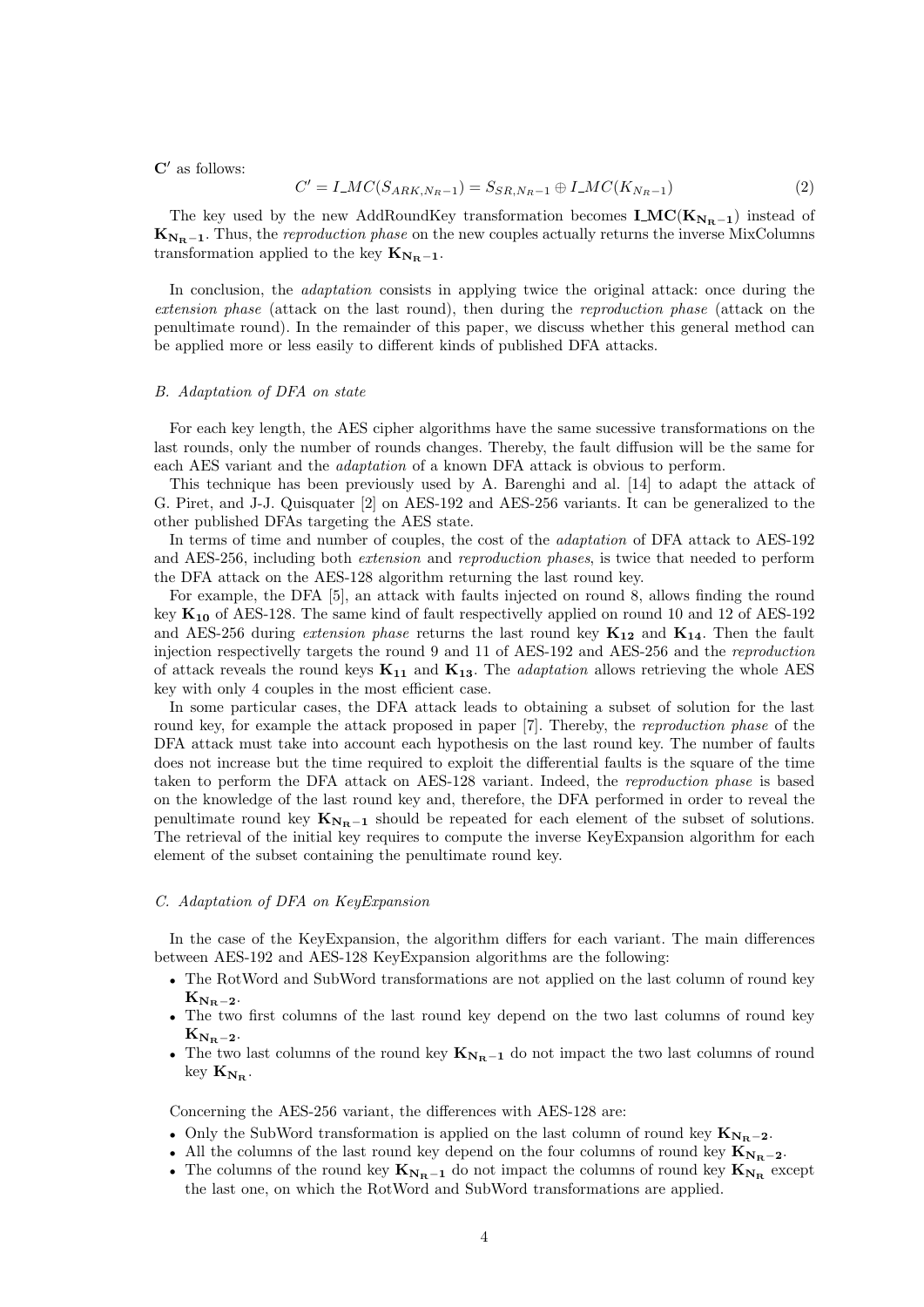Due to these differences, the fault diffusion will not be the same for each variant. We distinguish three main problems that have to be solved to lead the *adaptation* successfully.

#### **First problem**

The aim of the *extension phase* is to reveal the last round key  $K_{N_R}$  by applying the methodology used on AES-128. However, the fault diffusion does not follow the same paths for each AES variant due to the differences in KeyExpansion algorithms. In order to achieve the *extension phase*, the faults for the three variants must be sufficiently similar.

In some cases, the faults propagation differs too much to solve this problem and the *adaptation* cannot be performed. For example, applying [11] on AES-128 leads to retrieve one by one the bytes of the last round key, all the bytes being linked. The attack is similar to a resolution of chained equations. In the case of AES-192 and AES-256, the faults layout implies that the bytes searched do not correspond to the ones of AES-128 any more. Thus, the chained equations cannot be solved and the *extension phase* cannot be performed.

In favourable cases, the problem could be solved with few changes from the original attack without modifying its main strategy.

## **Second problem**

The objective of the *reproduction phase* is to reduce the AES algorithm to cancel its last round. The first step of this phase consists in operating the inverse transformations on the cipher until the end of round **N<sup>R</sup>** *−* **1**. With the help of the last round key, the inverse transformations are directly performed on the correct cipher.

Concerning the faulty result, the constraint comes from the diffusion of the injected fault. The effect of diffused faults on the last round key has to be cancelled during the inverse transformation process. Thus, the second problem consists in obtaining the faulty round key  $K^*_{N_R}$ .

In some cases, the propagated faults on the last round key are hidden by those obtained on the internal states of the AES cipher algorithm. Indeed, during the last AddRoundKey transformation, the faulty result can include a mix of faults on the key and on the state. In the worst case, the faults occur on the same bytes and the xor operation hides them in the output cipher.

This problem could sometimes be solved because the concealed fault of the last round key can be expressed from a differential analysis of internal state or be deduced from other corrupted bytes of the faulty cipher.

When the round key  $K_{N_R}^*$  is determined, all the inverse transformations can be applied on the faulty computation back up to the expected transformation output.

#### **Third problem**

The final step of *reproduction phase* consists in applying the trick of the inverse MixColumns transformation on  $S_{ARK,N_R-1}$  and  $S_{ARK,N_R-1}^*$  in order to reproduce the attack on the reduced form of AES algorithm. The keys used by the new AddRoundKey transformation become  $\mathbf{K}' = \mathbf{LMC}(\mathbf{K}_{\mathbf{N}_{\mathbf{R}}-1})$  and  $\mathbf{K}'^* = \mathbf{LMC}(\mathbf{K}_{\mathbf{N}_{\mathbf{R}}-1}^*)$ .

The third problem is linked to the inverse MixColumns transformation properties:

- **•** The linearity implies that the key  $\mathbf{K}'^*$  is faulted by  $\mathbf{LMC}(\mathbf{K}_{\mathbf{N_R}-1} \oplus \mathbf{K}_{\mathbf{N_R}-1}^*).$
- *•* The diffusion properties increase the number of faulted bytes in **K***′∗* in comparison with  $K_{N_{\rm R}-1}^*$ .
- At the inverse MixColumns output, a byte depends on the four bytes in the same column of the input. Thus the faults in  $K'^*$  are linked in a more complex manner than in  $K^*_{N_R-1}$ .

Depending on cases, these properties could or not defeat the *reproduction phase*.

Whenever this problem is solved, the DFA technique previously used during the *extension phase* is applied to the reduced AES to reveal the round key  $K_{N_{\rm R}-1}$ .

In conclusion, the attack *adaptation* on KeyExpansion algorithm from AES-128 to AES-192 and AES-256 is more complex than the *adaptation* of DFA on state. All problems must be successively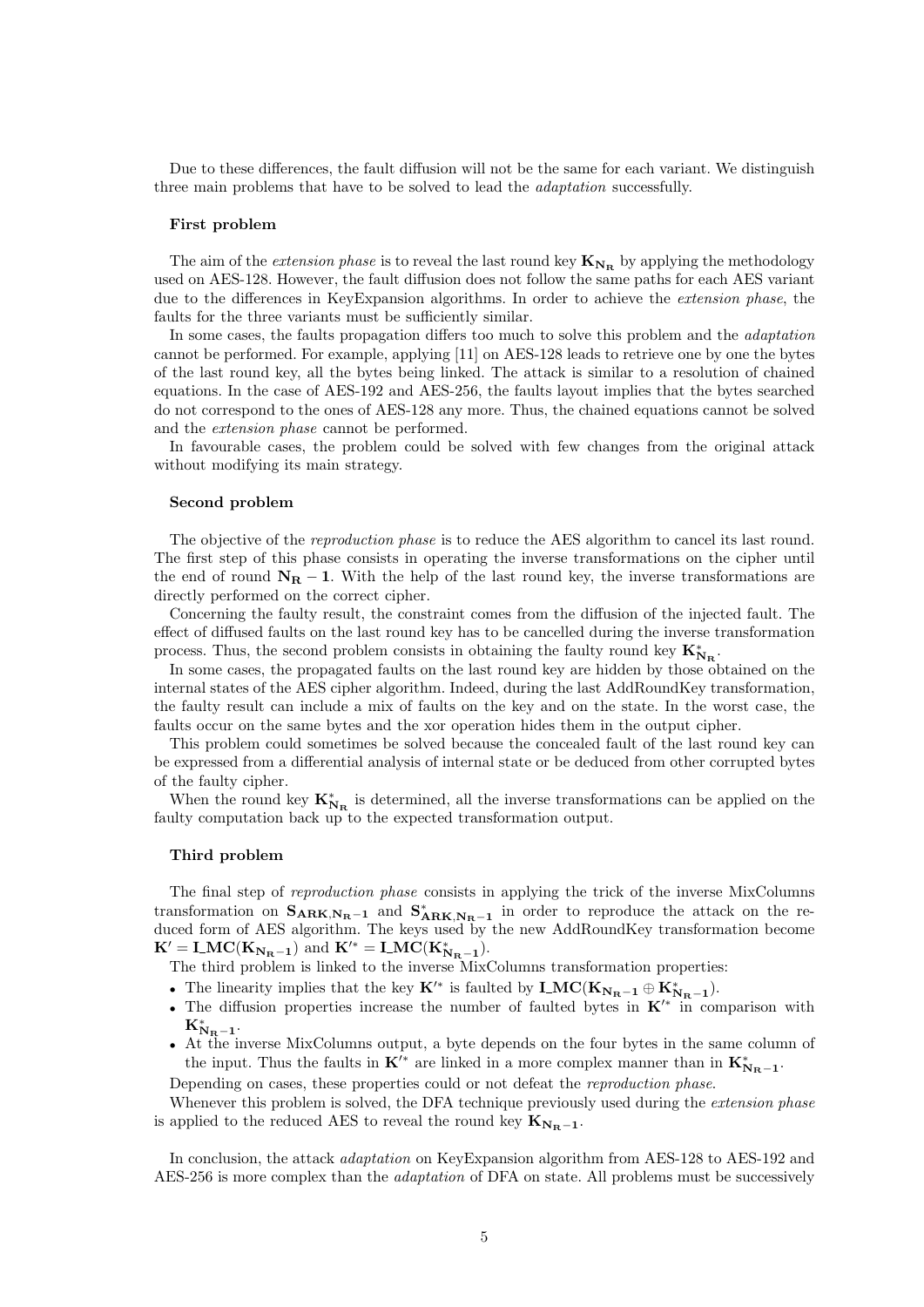solved to obtain respectively the 24 and 32 bytes of the last round keys and to finally compute the initial key.

# **IV. Example : Adaptation of C .H. Kim J.-J. Quisquater DFA attack**

In this section, we detail the *adaptation* of the DFA attack on KeyExpansion algorithm proposed by C. H. Kim and J.-J. Quisquater in [10]. This is the most recent paper targeting the key diversification and using only four couples to reveal the last round key in the most efficient version.

The attack *adaptation* is subject to the three mentioned problems. We answer to the first one by the *extension phase* on both AES-192 and AES-256. The analysis of the fault propagation has led to study the adaptation on AES-256 first and then the adaptation on AES-192. As we will see, the AES-256 adaptation has to overcome the second problem whereas the AES-192 adaptation is subject to the third problem. To illustrate each problem, we succesively treat the cases of AES-256 and AES-192.

#### *A. The original attack*

The basic attack exploits a fault injection corrupting one byte during the computation of the 9 th round key. The full attack requires eight couples to retrieve the 16 bytes of the last round key. Whenever the fault injection impacts several bytes, the number of required couples is reduced to four. For simplicity reasons, only the *adaptation* of the one-byte perturbation is described because fault repercussion is easier to treat.

The fault injection targets the first column of the round key  $K_{N_R-1}$ . We denote by a the random fault value and by **i** the line index where the fault is injected. Hence, the faulty round key can be written:

$$
K_{N_{R}-1}^{*}\{i,0\} = K_{N_{R}-1}\{i,0\} \oplus a
$$
 (3)

During the KeyExpansion computation, each word of key comes from a linear transformation depending on a part of the previous word. Thereby, the fault is propagated on each column of the key  $\mathbf{K}_{N_{\mathbf{R}-1}}$  such that all bytes of line **i** are impacted by the same fault value **a**. The equation (3) applies to all columns **j** as below:

$$
\mathbf{K}_{\mathbf{N}_{\mathbf{R}-1}}^* \{i, j\} = \mathbf{K}_{\mathbf{N}_{\mathbf{R}-1}} \{i, j\} \oplus \mathbf{a},
$$
\n(4)

\nwhere  $j \in [0..3]$ 

The faults present on the round key  $K_{N_R-1}^*$  contaminate the state following the AddRoundKey transformation of round **N<sup>R</sup>** *−* **1**. As the AddRoundKey transformation is linear (xor operation between round key and state bytes), the fault value **a** is transferred onto each byte of line **i** of state  $\mathbf{S}_{\mathbf{ARK},\mathbf{N_B}-1}$ . We obtain:

$$
\mathbf{S}_{\mathbf{ARK},\mathbf{N}_{\mathbf{R}}-1}^{\ast}\{\mathbf{i},\mathbf{j}\} = \mathbf{S}_{\mathbf{ARK},\mathbf{N}_{\mathbf{R}}-1}\{\mathbf{i},\mathbf{j}\} \oplus \mathbf{a},\tag{5}
$$
  
where  $\mathbf{j} \in [0..3]$ 

The non-linear SubBytes transformation is applied to  $S^*_{ARK,N_R-1}$ . This transforms the fault value **a** to a new value that is unpredictable without the prior knowledge of  $S^*_{ARK,N_R-1}$ .

Finally, the last AddRoundKey transformation induces a new fault value **b** on all the bytes of line (**i** *−* **1**) **mod 4** due to SubWord and RotWord transformations. The fault value **b** can be expressed from **a** as follows:

$$
\mathbf{b} = \mathbf{S}\mathbf{b}(\mathbf{K}_{\mathbf{N}_{\mathbf{R}}-1}\{\mathbf{i},\mathbf{3}\} \oplus \mathbf{a}) \oplus \mathbf{S}\mathbf{b}(\mathbf{K}_{\mathbf{N}_{\mathbf{R}}-1}\{\mathbf{i},\mathbf{3}\})
$$
(6)

The result **C***<sup>∗</sup>* of the faulted computation corresponds to the expected result **C** with exactly two lines entirely faulted.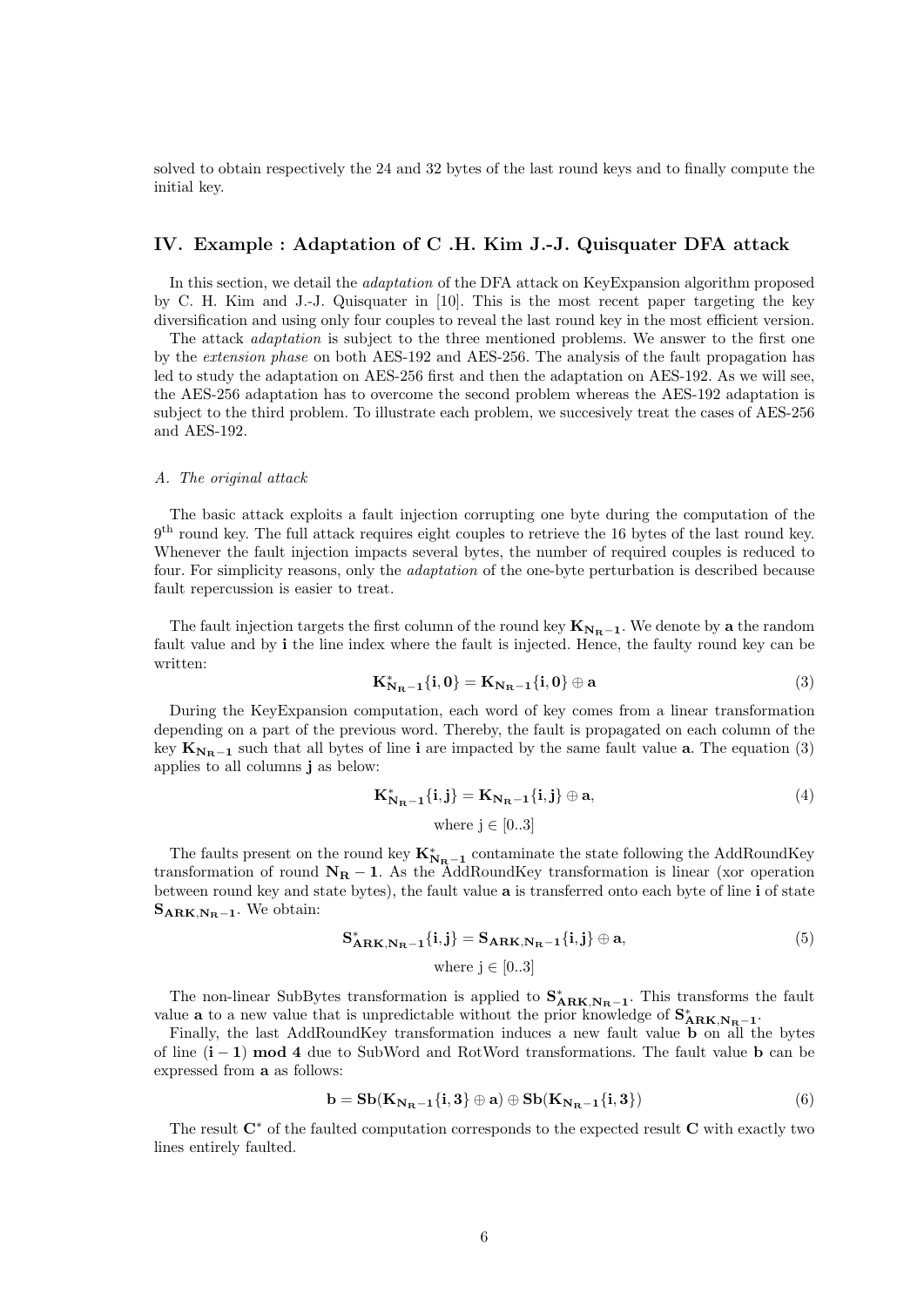The DFA attack on KeyExpansion exploits several couples (**C**, **C***<sup>∗</sup>* ) to reveal the last round key  $K_{N_{\rm B}}$ . All intermediate states can be expressed from the cipher. It is the same for the states  $\mathbf{S}_{\mathbf{ARK},\mathbf{N_R}-1}$  and  $\mathbf{S}_{\mathbf{ARK},\mathbf{N_R}-1}$  that can be respectively written from the obtained ciphers **C** and **C***<sup>∗</sup>* as follows:

$$
S_{ARK,N_R-1} = LSB(LSR(C \oplus K_{N_R}))
$$
\n(7)

$$
\mathbf{S}_{\mathbf{ARK},\mathbf{N}_{\mathbf{R}}-1}^* = \mathbf{LSB}(\mathbf{LSR}(\mathbf{C}^* \oplus \mathbf{K}_{\mathbf{N}_{\mathbf{R}}}^*))
$$
(8)

For the bytes on line **i**, the previous equations become:

$$
\mathbf{S}_{\mathbf{ARK},\mathbf{N}_{\mathbf{R}}-1}\{\mathbf{i},\mathbf{j}\}=\mathbf{L}\mathbf{S}\mathbf{b}(\mathbf{C}\{\mathbf{i},(\mathbf{j}-\mathbf{i})[4]\}\oplus\mathbf{K}_{\mathbf{N}_{\mathbf{R}}}\{\mathbf{i},(\mathbf{j}-\mathbf{i})[4]\})
$$
(9)

$$
\mathbf{S}_{\mathbf{ARK},\mathbf{N}_{\mathbf{R}}-1}^* \{i,j\} = \mathbf{L} \mathbf{S} \mathbf{b} (\mathbf{C}^* \{i,(j-i)[4]\} \oplus \mathbf{K}_{\mathbf{N}_{\mathbf{R}}}^* \{i,(j-i)[4]\})
$$
(10)

The equations (5), (9) and (10) give a new equation where unknown values are **a** and  $\mathbf{K}_{N_{\mathbf{R}}} \{i, j\}$ :

$$
\mathbf{a} = \mathbf{L} \mathbf{S} \mathbf{b} (\mathbf{C} \{ \mathbf{i}, \mathbf{j} - \mathbf{i} [4] \} \oplus \mathbf{K}_{\mathbf{N}_{\mathbf{R}}} \{ \mathbf{i}, \mathbf{j} - \mathbf{i} [4] \}) \oplus \mathbf{L} \mathbf{S} \mathbf{b} (\mathbf{C}^* \{ \mathbf{i}, \mathbf{j} - \mathbf{i} [4] \} \oplus \mathbf{K}_{\mathbf{N}_{\mathbf{R}}}^* \{ \mathbf{i}, \mathbf{j} - \mathbf{i} [4] \}), \qquad (11)
$$
\nwhere  $\mathbf{j} \in [0; 3]$ 

The equation (11) can be simplified, as:

- $K_{N_{\mathbf{R}}}^{*}\{\mathbf{i},\mathbf{j}\} = K_{N_{\mathbf{R}}} \{\mathbf{i},\mathbf{j}\},\$  whenever the column **j** equals to 1 or 3;
- $K_{N_{\mathbf{R}}}^{*} \{i, j\} = K_{N_{\mathbf{R}}} \{i, j\} \oplus \mathbf{a}$  in both other cases.

Thus, to solve the equation, it is necessary to know the fault value **a** when **j** is equal to 0 or 2. The equation is solved by an exhaustive search on each  $\mathbf{K}_{N_{\mathbf{R}}} \{i, j\}$  value, beginning with the cases where **j** is equal to 1 or 3.

At this step, the attack returns a subset of possible quadruplets for the four bytes of the last round key. To retrieve the expected quadruplet of key bytes, two couples (**C**, **C***<sup>∗</sup>* ) and (**D**, **D***<sup>∗</sup>* ) coming from a random fault on the same localization are sufficient. Indeed, only the correct values of key bytes verify the equations obtained from different couples.

The fault injection is reiterated for the three other lines **i** of the first column to reveal the whole key  $K_{N_R}$  with eight couples.

#### *B. First problem*

The first step of the adaptation is the *extension phase*. Concerning the C. H. Kim and J.- J. Quisquater's attack, this is trivially processed. Small differences on the fault diffusion appear whenever the original attack is applied on both AES-192 and AES-256 variants. All the faults are identically propagated like for AES-128 algorithm except that:

- In the case of AES-192, the byte  $\mathbf{K}_{\mathbf{N}_{\mathbf{R}}}^* \{i, 0\}$  is not faulted,
- In the case of AES-256, the bytes  $K^*_{N_R}$   $\{i, 0\}$  and  $K^*_{N_R}$   $\{i, 2\}$  are not faulted.

The equation (11) needs to be adapted to take into account the fault value **a** on the identified bytes of  $K^*_{N_R}$ . Nevertheless, it does not have a large impact because the C. H. Kim and J.-J. Quisquater attack does not exploit the faults in the last round key. The **Algorithm 2** details the different steps of this *extension phase*.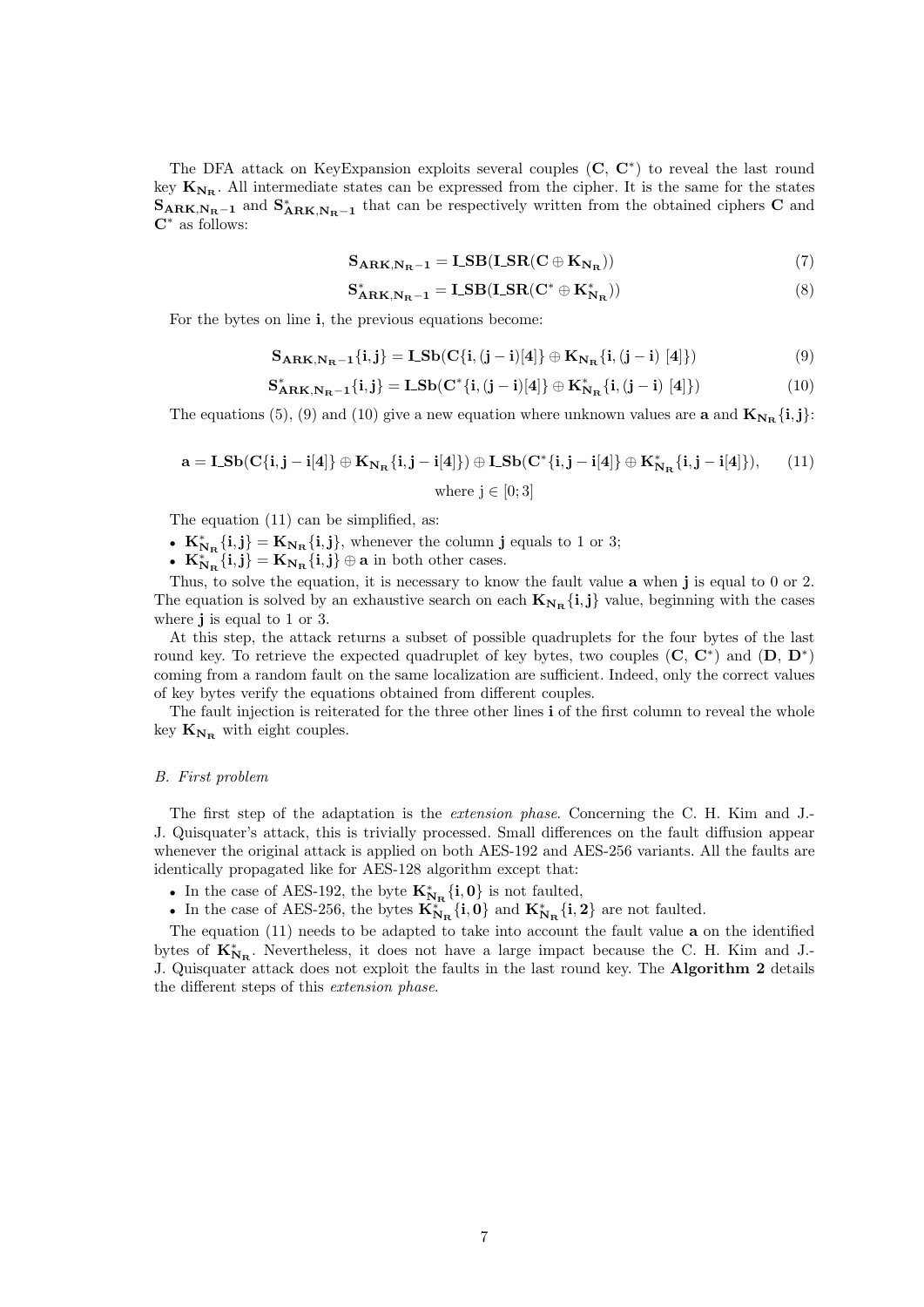**Algorithm 2** *Extension phase on AES-192 and AES-256*

**Input:** i, the index of the line corrupted by the fault on  $\mathbf{K}_{N_{\mathbf{R}}-1}$ , 2 couples  $(\mathbf{C}, \mathbf{C}^*)$  and  $(\mathbf{D}, \mathbf{D}^*)$ with fault injected on line i

**Output:**  $\mathbf{K}_{N_{\mathbf{R}}} \{i, j\}$ , with  $j = 0, \ldots, 3$ 

Let  $k_0, k_1, k_2$  and  $k_3$  be the respective values of  $K_{N_R}\{i, 0\}$ ,  $K_{N_R}\{i, 1\}$ ,  $K_{N_R}\{i, 2\}$  and  $K_{N_R}\{i, 3\}$ 

1: **for**  $k_1 = 0$  **to** 255 **by** 1 **do** 2: **for**  $k_3 = 0$  **to** 255 **by** 1 **do** 3:  $e_1 = I\_Sb(C{i,1} \oplus k_1) \oplus I\_Sb(C^*[i,1] \oplus k_1)$  $e_3 = I\_Sb(C{i, 3} \oplus k_3) \oplus I\_Sb(C^*[i,3] \oplus k_3)$ 5: **if**  $e_1 == e_3$  then 6: **for**  $k_0 = 0$  **to** 255 **by** 1 **do**  $e_0 = I\_Sb(C\{i, 0\} \oplus k_0) \oplus I\_Sb(C^*\{i, 0\} \oplus k_0)$ 8: **if**  $e_0 == e_1$  **then** 9: **for**  $k_2 = 0$  **to** 255 **by** 1 **do** 10: **if** AES-256 **then** 11:  $e_2 = I\_Sb(C\{i, 2\} \oplus k_2) \oplus I\_Sb(C^*\{i, 2\} \oplus k_2)$ 12: **else** 13:  $e_2 = I\_Sb(C\{i, 2\} \oplus k_2) \oplus I\_Sb(C^*\{i, 2\} \oplus k_2 \oplus e_1)$ 14: **end if** 15: **if**  $e_2 == e_1$  **then** 16:  $f_1 = I\_Sb(D{i,1} \oplus k_1) \oplus I\_Sb(D^*{i,1} \oplus k_1)$ 17:  $f_3 = I\_Sb(D{i, 3} \oplus k_3) \oplus I\_Sb(D^*[i, 3] \oplus k_3)$ 18:  $f_0 = I\_Sb(D\{i, 0\} \oplus k_0) \oplus I\_Sb(D^*\{i, 0\} \oplus k_0)$ 19: **if** AES-256 **then** 20:  $f_2 = I \_Sb(D\{i, 2\} \oplus k_2) \oplus I \_Sb(D^*\{i, 2\} \oplus k_2)$ 21: **else** 22:  $f_2 = I\_Sb(D{i, 2} \oplus k_2) \oplus I\_Sb(D^*[i, 2] \oplus k_2 \oplus f_1)$ 23: **end if** 24: **if**  $f_0 == f_1 == f_2 == f_3$  then 25: **return** [*k*0*, k*1*, k*2*, k*3] 26: **end if** 27: **end if** 28: **end for** 29: **end if** 30: **end for** 31: **end if** 32: **end for** 33: **end for**

With this algorithm and faults injected twice on each line **i**, the round key  $K_{N_R}$  is fully discovered.

Furthermore, the four bytes of last column of  $K_{N<sub>R</sub>−1}$  can be deduced from the resolution of equation (6). The fault values **a** and **b** are known and so each byte value of  $K_{N_R-1}{i, 3}$  is retrieved by an exhaustive search.

Thus, the *extension phase* of the DFA attack allows finding the whole key  $K_{N_R}$  and the four last bytes of the key  $K_{N_R-1}$ .

## *C. Second problem: case of AES-256*

At this step, a part of the final key is henceforth known. Twelve more bytes need to be revealed with the *reproduction* phase.

Suppose that a random fault value denoted **a** occurs on line **i** on the first column of  $K_{N_{\rm B}-2}$ . We illustrate in figure 1 the propagation of a fault injection on line 1.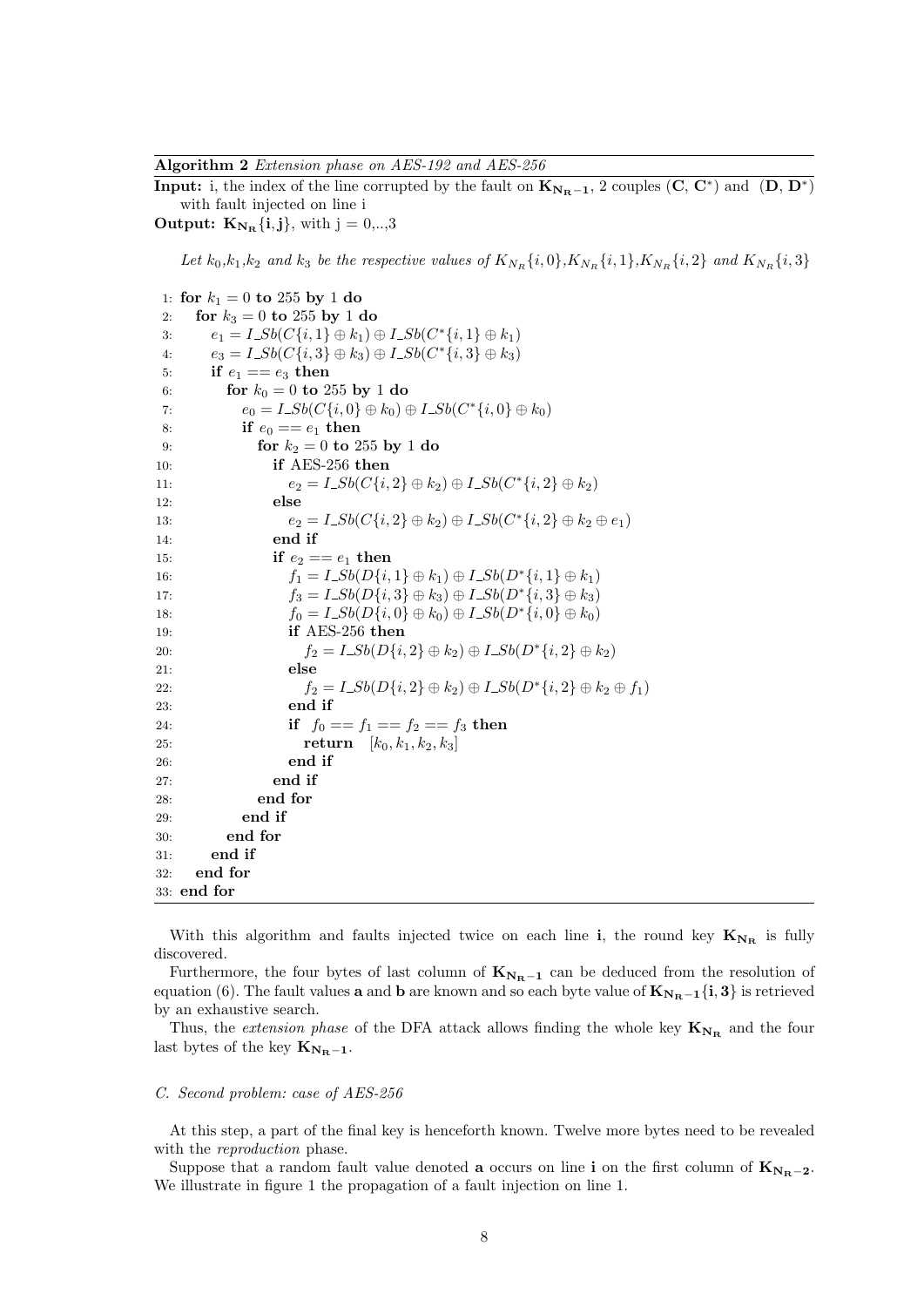

Fig. 1. *Reproduction phase* on AES-256

The computation of the three following columns results in the diffusion of this fault on the entire line. We obtain the equation below:

$$
\mathbf{K}_{\mathbf{N}_{\mathbf{R}}-2}^* \{i, j\} = \mathbf{K}_{\mathbf{N}_{\mathbf{R}}-2} \{i, j\} \oplus \mathbf{a},\tag{12}
$$
\nwhere  $j \in [0..3]$ 

As the round key  $K_{N_R-1}$  is computed from the previous key  $K_{N_R-2}$ , the injected fault also corrupts the key of round  $N_R - 1$ . The obtained faulty key  $K_{N_R-1}^*$  presents the following characteristics: its first column is the result of the xor operation between columns 3 and 0 of round keys  $K_{\mathbf{N_{R}}-2}^{*}$  and  $K_{\mathbf{N_{R}}-3}$  respectivelly.

The corresponding equation can be written as below:

$$
K_{N_{R}-1}^{*}\{i,0\} = Sb(K_{N_{R}-2}\{i,3\} \oplus a) \oplus K_{N_{R}-3}\{i,0\}
$$
 (13)

Let **b** be the fault value issued from the SubWord transformation on  $K_{N_{R}-2}^{*}$ . The relation between the two faults can be expressed as follows:

$$
\mathbf{b} = \mathbf{S}\mathbf{b}(\mathbf{K}_{\mathbf{N}_{\mathbf{R}} - 2}\{\mathbf{i}, \mathbf{3}\} \oplus \mathbf{a}) \oplus \mathbf{S}\mathbf{b}(\mathbf{K}_{\mathbf{N}_{\mathbf{R}} - 2}\{\mathbf{i}, \mathbf{3}\})
$$
(14)

The whole line **i** of  $\mathbf{K}_{N_{\mathbf{R}}-1}^*$  is corrupted by **b**.

Finally, the key  $\mathbf{K}_{N_{\mathbf{R}}}^{*}$  is computed from  $\mathbf{K}_{N_{\mathbf{R}}-2}^{*}$  and  $\mathbf{K}_{N_{\mathbf{R}}-1}^{*}$ . The KeyExpansion algorithm of AES-256 implies that the last column of  $K_{N_{R}-1}^{*}$  is affected by the SubWord and the RotWord transformations. Thus, the fault on line **i** induces a new fault value on line  $(i - 1)$  **mod 4**. We denote by **c** the fault issued from **b** before the SubWord transformation and giving the following equation:

$$
\mathbf{c} = \mathbf{S}\mathbf{b}(\mathbf{K}_{\mathbf{N}_{\mathbf{R}}-1}\{\mathbf{i},\mathbf{3}\} \oplus \mathbf{b}) \oplus \mathbf{S}\mathbf{b}(\mathbf{K}_{\mathbf{N}_{\mathbf{R}}-1}\{\mathbf{i},\mathbf{3}\})
$$
(15)

In addition to fault **c**, the round key  $K_{N_R}^*$  is impacted by the result of xor operation between fault **a** and  $\mathbf{K}_{\mathbf{N}_{\mathbf{R}}-\mathbf{2}}^*$  on all the bytes of line **i**. As each column of the round key is the result of a xor operation depending on the previous column, fault **a** is present in columns 0 and 2 and is absent from columns 1 and 3.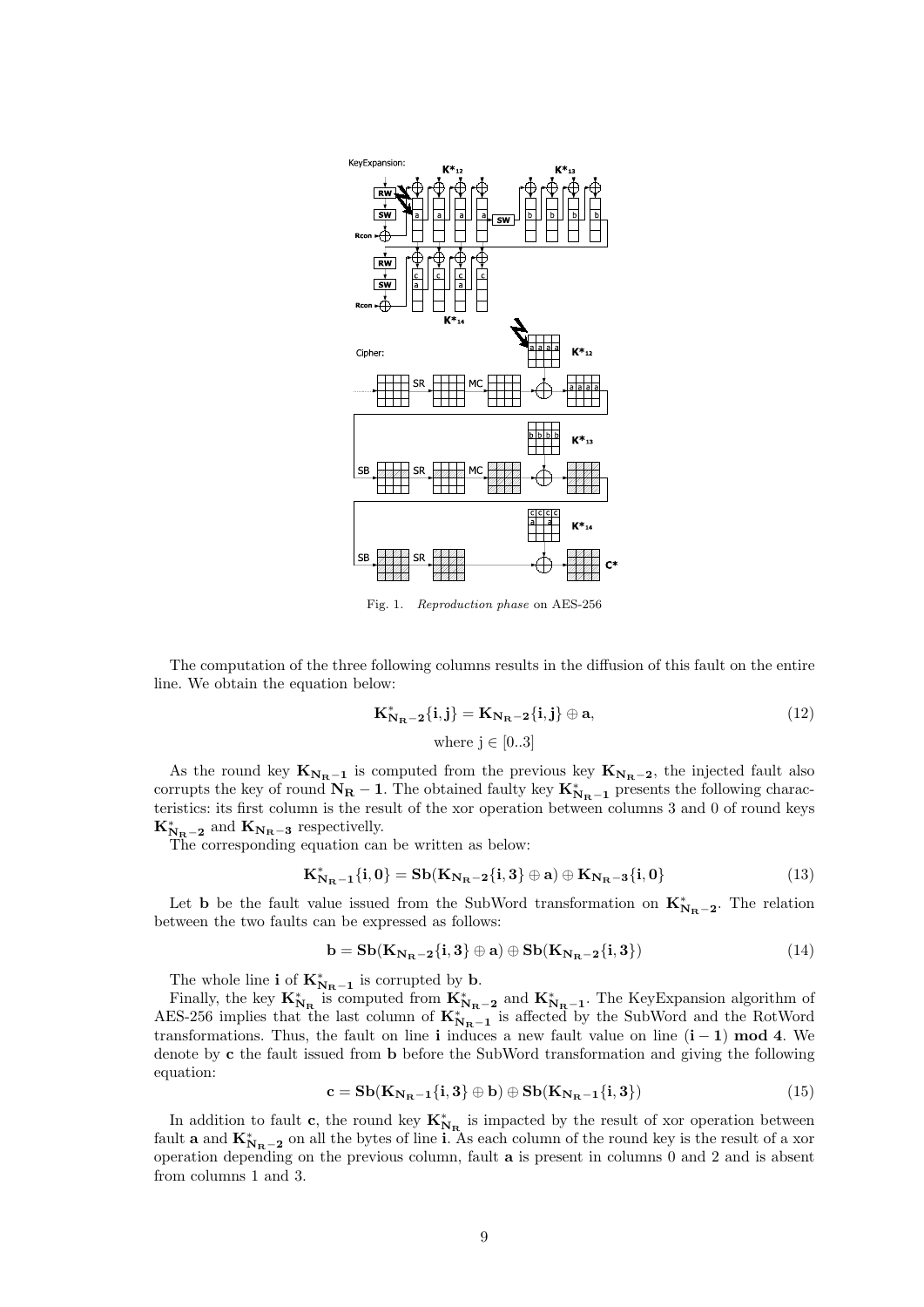Fault **a** is introduced in the state following the AddRoundKey transformation of round  $N_R - 2$ . The following SubBytes transformation changes the fault value **a** to four new values that are unpredictable without the prior knowledge of **SARK***,***NR***−***<sup>2</sup>**. They correspond to the shaded cases of figure 1.

Next, all the bytes of the state issued from the MixColumns transformation are modified by the diffusion of the previous faults.

The faults continue their propagation until the cipher output. The resulting cipher  $\mathbb{C}^*$  is integrally faulted.

In order to perform the *reproduction phase*, and particularly to reduce the AES, the knowledge of the round key  $K_{N_R}^*$  is required. However, the faults occurring in  $K_{N_R}^*$  cannot be directly determined from the faulty cipher. They are xored during the last AddRoundKey transformation with the unpredictable faults issued from the last ShiftRows transformation. Thus, the values **c** and **a** cannot be directly extracted from the cipher and we are confronted to the second problem.

#### **The trick**

The  $K_{N_R}^*$  key is faulted by **c** on the entire line  $(i - 1)$  **mod 4** and by **a** on columns 0 and 2 of line **i**. It means that the second problem is reduced to finding the values **c** and **a** and the index **i** of the impacted line.

Fortunately, the faults obtained on the KeyExpansion algorithm are linked together due to reiteration of a linear transformation. Thus, fault **c** can be expressed from **a** with the help of equations (14) and (15) as follows:

$$
\mathbf{c} = \mathbf{S}\mathbf{b}(\mathbf{K}_{\mathbf{N}_{\mathbf{R}}-1}\{\mathbf{i},\mathbf{3}\} \oplus \mathbf{S}\mathbf{b}(\mathbf{K}_{\mathbf{N}_{\mathbf{R}}-2}\{\mathbf{i},\mathbf{3}\} \oplus \mathbf{a}) \oplus \mathbf{S}\mathbf{b}(\mathbf{K}_{\mathbf{N}_{\mathbf{R}}-2}\{\mathbf{i},\mathbf{3}\}) (\mathbf{a}) \oplus \mathbf{S}\mathbf{b}(\mathbf{K}_{\mathbf{N}_{\mathbf{R}}-1}\{\mathbf{i},\mathbf{3}\}) \tag{16}
$$

Moreover, column 3 of  $\mathbf{K}_{N_R-2}$  is obtained by xor operation between columns 2 and 3 of  $\mathbf{K}_{N_R}$ and column 3 of **K<sup>N</sup>R***−***<sup>1</sup>** previously found during the *extension phase*. In conclusion, only values **a** and **i** need to be found to solve the second problem. This can be performed by a quick exhaustive search because only 255 values of **a** and four values of **i** have to be guessed.

In order to validate or not a hypothesis, we consider the following assumption:

*The entire line* **i** *on the state following the AddRoundKey transformation of round 12 is faulted by* **a**.

Only a correct hypothesis verifies this assumption.

The assumption on the entire line **i** cannot be checked because the couple (**C**, **C***<sup>∗</sup>* ) cannot be deciphered until the state  $S_{ARK,N_R-2}$ . Only the following data are known from the inverse transformation and the knowledge of the last column of  $K_{N_R-1}$ :

- $\bullet$  the whole state  $\mathbf{S_{MC,N_R-1}},$
- *•* the last column of inverse MixColumns transformation applied on **SMC***,***NR***−***<sup>1</sup>**,
- *•* the bytes *{*3,0*}*, *{*2,1*}*, *{*1,2*}* and *{*0,3*}* after the inverse ShiftRows and inverse SubBytes transformations on  $S_{MC,N_R-1}$ .

The assumption is reduced to the four known values of  $S_{SR,N_{R}-1}$ :

*The byte on line* **i** *is faulted by* **a** *and the three others are not faulted*.

The **Algorithm 3** details this trick.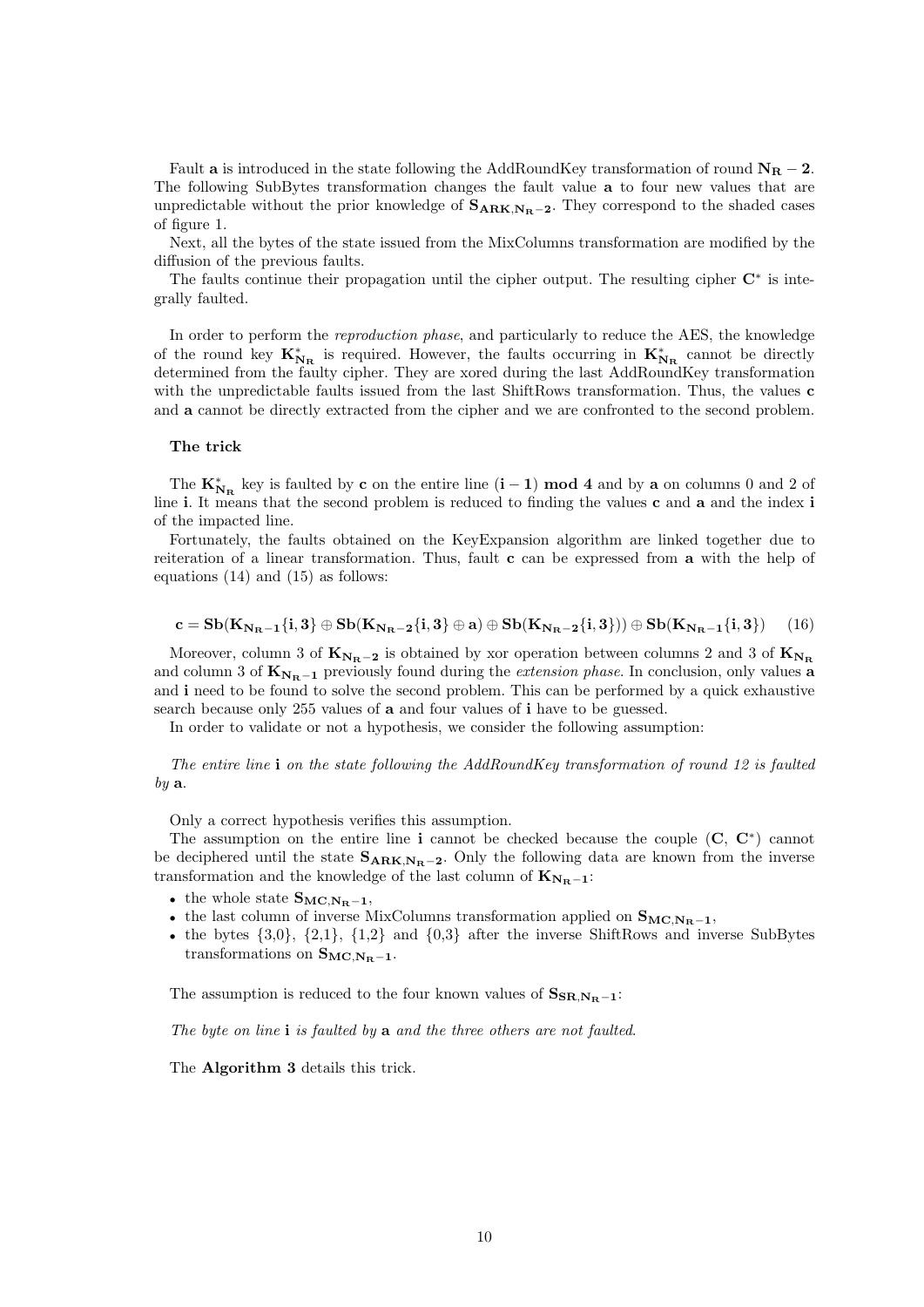**Algorithm 3** *Attack adaptation on AES-256*

**Input:**  $(C, C^*)$  with fault injected on line i of the first column of  $K_{N_R-2}$ , the round key  $K_{N_R}$ , the last column of  $\mathbf{K}_{\mathbf{N}_{\mathbf{R}-1}}$ 

**Output: a**, **b**, **c**, **i**

1: **for**  $i = 0$  **to** 3 **by** 1 **do** 2: **for** *a* = 1 **to** 255 **by** 1 **do** 3:  $b = Sb(K_{N_R-2}{i, 3} \oplus a) \oplus Sb(K_{N_R-2}{i, 3})$ <br>4:  $c = Sb(K_{N_R-1}{i, j} \oplus b) \oplus Sb(K_{N_R-1}{i, 3})$  $c = Sb(K_{N_R-1}{i, j} \oplus b) \oplus Sb(K_{N_R-1}{i, 3})$  $\frac{1}{\sqrt{2}}$  *Compute*  $K_{N_R}^*$ : 5: **for**  $j = 0$  **to** 3 **by** 1 **do** 6:  $K_{N_R}^* \{(i-1)[4], j\} = K_{N_R} \{(i-1)[4], j\} \oplus c$ 7: **end for** 8:  $K_{N_R}^* \{i, 0\} = K_{N_R} \{i, 0\} \oplus a$ 9:  $K_{N_R}^* \{i, 2\} = K_{N_R} \{i, 2\} \oplus a$ *// Compute*  $K_{N_R-1}^*$ : 10:  $K_{N_R-1}^* \{i,3\} = K_{N_R-1} \{i,3\} \oplus b$ 11:  $s_0 = S_{ARK,N_R-2}\{0,3\} \oplus S_{ARK,N_R-2}^*\{0,3\}$ 12:  $s_1 = S_{ARK,N_R-2} \{1, 2\} \oplus S_{ARK,N_R-2} \{1, 2\}$ <br>  $s_2 = S_{ARK,N_R-2} \{1, 2\}$ 13:  $s_2 = S_{ARK,N_R-2} \{2, 1\} \oplus S_{ARK,N_R-2}^* \{2, 1\}$ 14:  $s_3 = S_{ARK,N_R-2} \{3,0\} \oplus S_{ARK,N_R-2}^* \{3,0\}$ *// Test the assumption:* 15: **if**  $s_i == a$  and  $s_j == 0$  with  $j! = i$  then 16: **return a**, **b**, **c**, **i** 17: **end if** 18: **end for** 19: **end for**

Only one value **a** and one line index **i** answer to the previous assumption. Thus, by applying once the **Algorithm 3**, the faulty key  $K^*_{N_R}$  is easily obtained and the second problem is solved. The adaptation on AES-256 does not involve the third problem. The key **K***′∗* issued from the inverse MixColumns transformation on  $\mathbf{K}_{N_{\text{R}}-1}^*$  is integrally faulted. However, as we know the fault value **b**, we can remove the faults in  $\mathbf{K}'^*$  by applying the xor operation with  $I\_MC(K_{N_R-1} \oplus K_{N_R-1}^*)$ .

#### **End of the adaptation**

Once the keys  $K_{N_R}$  and  $K_{N_R}^*$  are known, the ciphers **C** and  $C^*$  are reversed back up to the output of the round **N<sup>R</sup>** *−* **1**. The inverse MixColumns transformation is applied on both outputs. Thus, we have a new couple  $(C', C'^*)$  corresponding to the couple  $(C, C^*)$  without their last round. From that, we are able to discover  $\mathbf{LMC}(\mathbf{K}_{N_{\mathbf{R}}-1})$  instead of  $\mathbf{K}_{N_{\mathbf{R}}-1}$ .

The faults repercussion on the keys and so on the states is quite different, but the equation (11) is still verified by changing the targeted key and the used couple. We obtain:

$$
\mathbf{a} = \mathbf{L} \mathbf{S} \mathbf{b} (\mathbf{C}'\{\mathbf{i}, (\mathbf{j} - \mathbf{i})[4]\} \oplus \mathbf{K}'\{\mathbf{i}, (\mathbf{j} - \mathbf{i})[4]\}) \oplus \mathbf{L} \mathbf{S} \mathbf{b} (\mathbf{C}'^*\{\mathbf{i}, (\mathbf{j} - \mathbf{i})[4]\} \oplus \mathbf{K}'\{\mathbf{i}, (\mathbf{j} - \mathbf{i})[4]\} \oplus \mathbf{b}),
$$
\nwhere  $\mathbf{j} \in [0; 3]$  (17)

The resolution of these equations is easier than for the original attack because the faults values **a** and **b** are known in this context. The equation presents only one unknown value found by an exhaustive search. The solution to the previous equation is not unique but, once again, the use of two couples reduces the set of solutions to one element.

The whole key **K***′* is obtained by reiteration of the attack with three other pairs of couples. Each pair comes from a random fault injected on each index of line.

Finally, the  $K_{N_R-1}$  is found with the MixColumns transformation and the initial key can be computed from the inverse KeyExpansion algorithm.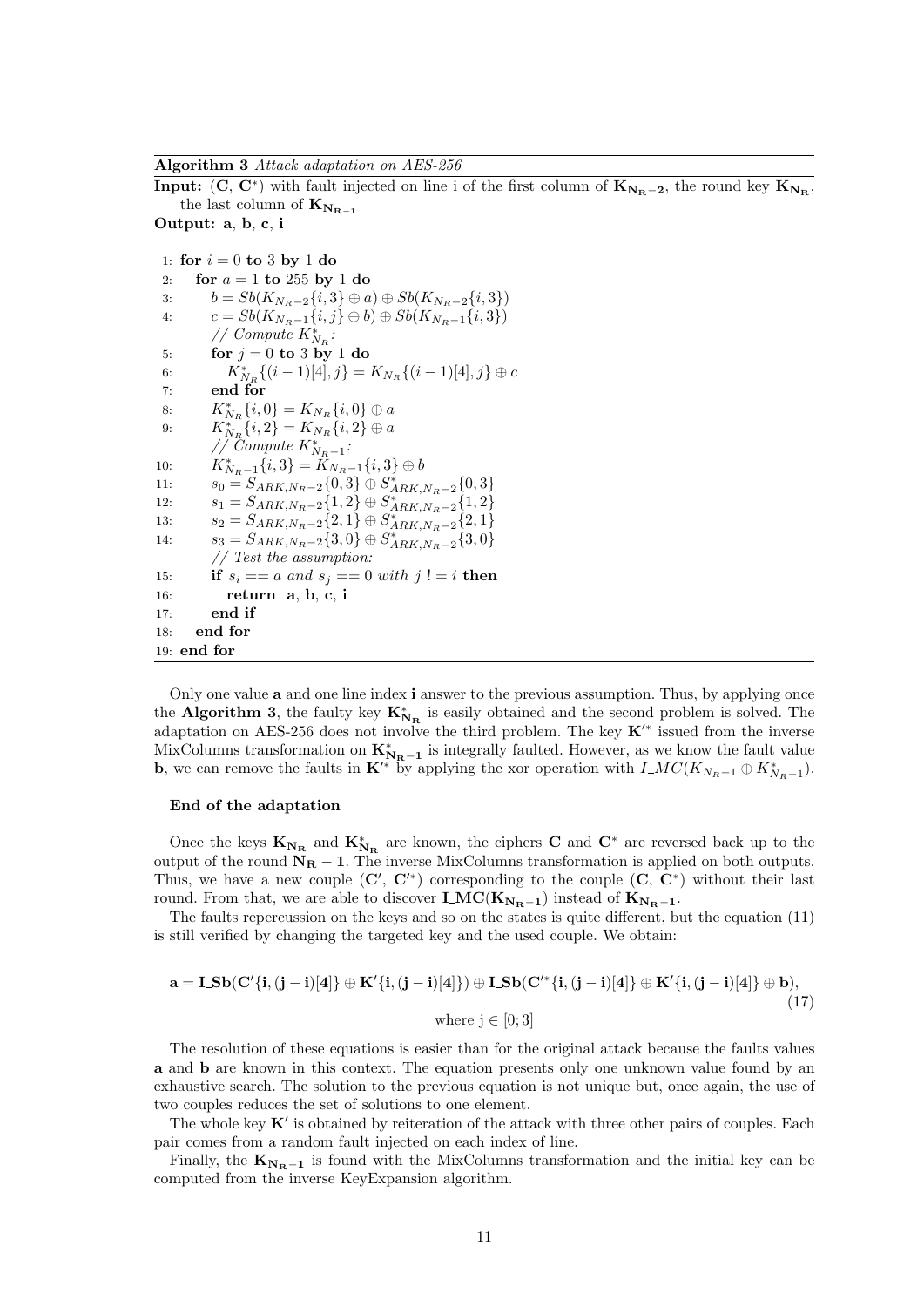## *D. Third problem: case of AES-192*

The *reproduction phase* of adaptation on AES-192 involves the third problem. In section IV-B, we determined the whole key  $K_{N_R}$  and the last column of  $K_{N_R-1}$ . Only four bytes (third column of  $K_{N_R-1}$ ) miss to finalize the DFA attack. Our adaptation is based on eight new couples, but an exhaustive search is also reasonable.

To be compliant with the *reproduction phase*, a random fault **a** is injected on a line noted **i** on the first column of  $\mathbf{K}_{N_{\mathbf{R}}-\mathbf{2}}$ . Figure 2 illustrates the propagation whenever the fault occurs on line 1.



Fig. 2. *Reproduction phase* of AES-192

The KeyExpansion algorithm of AES-192 implies that the RotWord and SubWord transformations are applied on the second column of **K<sup>N</sup>R***−***<sup>2</sup>**. So, the fault value **a** only impacts the first and second columns of  $K_{N_R-2}$  instead of the entire line **i**.

Due to the RotWord and SubWord transformations, the fault value **a** becomes a new fault named **b** such that:

$$
\mathbf{b} = \mathbf{S}\mathbf{b}(\mathbf{K}_{\mathbf{N}_{\mathbf{R}} - 2}\{\mathbf{i}, 1\} \oplus \mathbf{a}) \oplus \mathbf{S}\mathbf{b}(\mathbf{K}_{\mathbf{N}_{\mathbf{R}} - 2}\{\mathbf{i}, 1\})
$$
(18)

The RotWord and SubWord transformations are not applied on the last word of  $K_{N_R-2}$  during the computation of  $\mathbf{K}_{N_{\mathbf{R}}-1}$ . Due to the xor operations, the fault value **b** is present on the two last columns of  $\mathbf{K}_{N_{\mathbf{R}}-2}$  and on the whole line  $(i-1) \text{ mod } 4$  of  $\mathbf{K}_{N_{\mathbf{R}}-1}$ . Furthermore, the fault **a** of the first column of  $K_{N_R-2}$  is propagated on line **i** of the third column of  $K_{N_R-1}$ . During the last round key generation, the fault value **b** induces a new fault value **c** issued from SubWord and RotWord transformations on the last column of  $K_{N<sub>R</sub>−1}$ . The relation between these two faults can be expressed as:

$$
\mathbf{c} = \mathbf{S}\mathbf{b}(\mathbf{K}_{\mathbf{N}_{\mathbf{R}}-1}\{(\mathbf{i}-1)[4],3\} \oplus \mathbf{b}) \oplus \mathbf{S}\mathbf{b}(\mathbf{K}_{\mathbf{N}_{\mathbf{R}}-1}\{(\mathbf{i}-1)[4],3\})
$$
(19)

Furthermore, line  $(i - 1)$  **mod 4** of round key  $K_{N_R}^*$  is corrupted by fault **b** due to the xor operation with  $K_{N_{R}-1}^{*}$ . As each column of the round key results from a xor operation with the previous column, fault **b** only appears on the first and the third columns.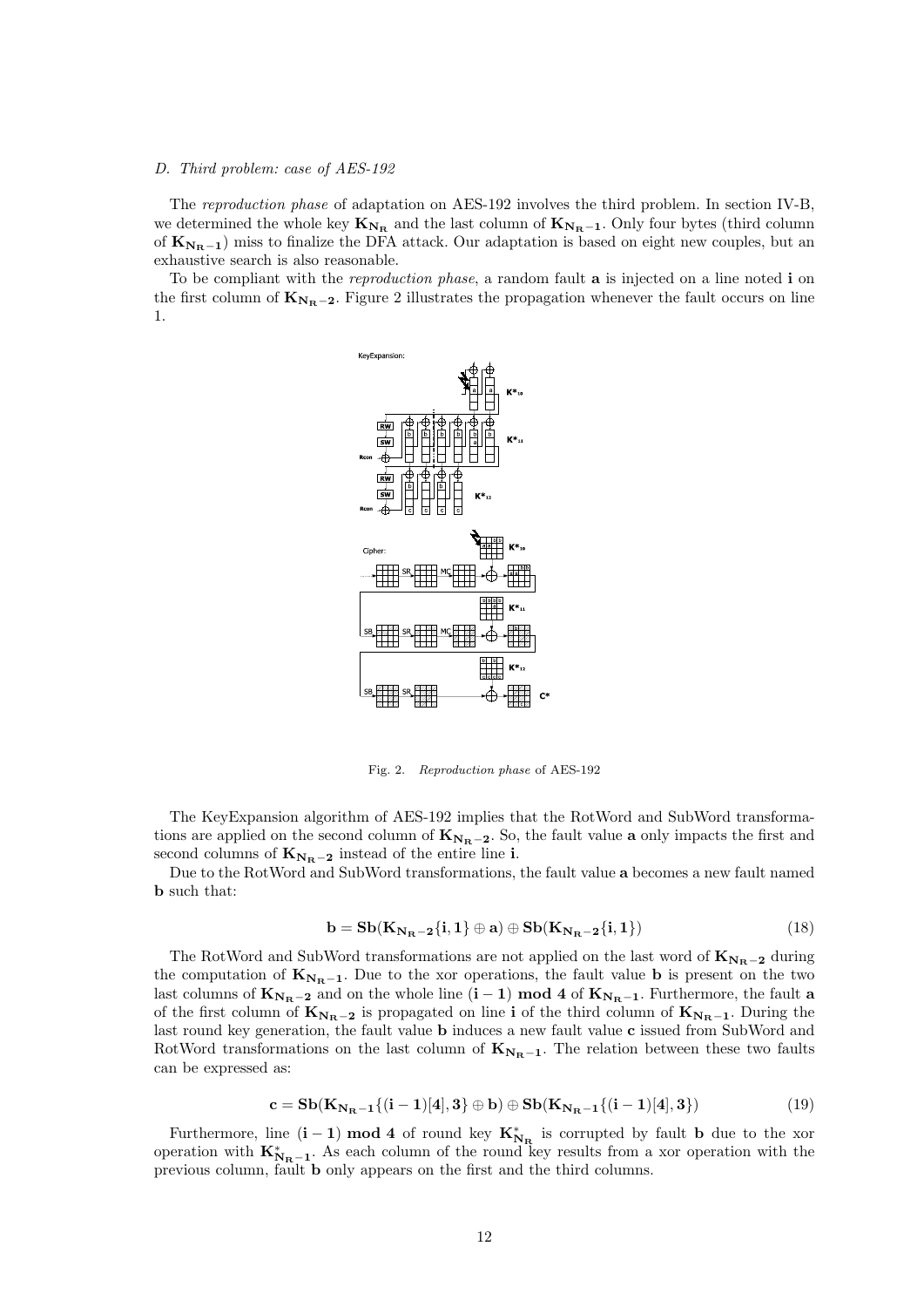The faults of round key  $K_{N_{R}-2}^{*}$  are propagated onto the different internal states during the cipher computation. These faults are transformed and are diffused all over the states. The obtained cipher is not wholly faulted. Depending on the line index **i** of the injected fault, the differential of cipher presents the following features:

- $C^*$ {1, 1} = 0 and  $C^*$ {2, 0} = c, when i = 0;
- $C^*{1,0} = C^*{2,3} = 0$  and  $C^*{3,2} = c$ , when i = 1;
- $C^* \{3, 1\} = C^* \{2, 2\} = 0$  and  $C^* \{0, 0\} = c$ , when i = 2;
- $C^*$ {3,0} =  $C^*$ {0,3} = 0 and  $C^*$ {1,2} = c, when i = 3.

The knowledge of fault value **c** present on the differential (*C*, *C ∗* ) is very helpful. Indeed, the round key  $K_{N_R}^*$  is faulted by values **c** and **b**. From the equation (19) and the values of  $K_{N_R-1}$ , we determine the fault value **b**. Furthermore, the line index **i** is trivially determined due to the safe bytes localization (see above). It follows that the positions of the different propagated faults are known. In conclusion, the adaptation on AES-192 of C. H. Kim and J.-J. Quisquater's DFA attack is not affected by the second problem.

The knowledge of **b**, **c** and **i** is not sufficient to determine the fault value **a** present on  $K_{N_{R}-1}^{*}$ . The equation (18) contains too many unknown values which prevent its resolution.

Furthermore, an entire line of  $\mathbf{K}_{\mathbf{R}_{\mathbf{R}}-1}^*$  is faulted by **b**. Thus,  $\mathbf{K}'$  issued from the inverse Mix-Columns of  $K_{N_{R}-1}^{*}$  is integrally faulted and some faults are unknown. We cannot remove the faults in  $\mathbf{K}'^*$  by applying the xor operation of  $I \_MC(K_{N_R-1} \oplus K_{N_R-1}^*)$ . In conclusion, we are confrontated to the third problem.

## **The trick**

Fortunately, the unknown fault value **a** impacts a single byte of  $\mathbf{K}_{N_{\mathbf{R}}-1}^*$ . As all the elements of a column influence each resulting element of the inverse MixColumns transformation, we do not perform this transformation on the column where the fault **a** is present. The inverse MixColumns transformation is only applied on the three other columns (0, 1 and 3) of states  $S_{ARK,N_R-1}$  and  $\mathbf{S}_{\text{ARK},\text{N}_\text{R}\text{--}1}^{*}$ 

Furthermore, we are able to determine the bytes of first and second columns of  $K_{NR-1}$  with the properties of KeyExpansion algorithm and the known bytes of the key. These values are provided respectively by the xor operation between:

- the second and the third columns of  $K_{N_{\rm B}}$ ,
- the third and the fourth columns of  $K_{N_R}$ .

The columns 0, 1 and 3 of  $S_{ARK,N_R-1}$  and  $S_{ARK,N_R-1}^*$  are deciphered until states  $S_{ARK,N_R-2}$ and  $S_{ARK,N_R-2}^*$ . The differential between these two resulting states returns the fault value **a**. Thereby, the differential  $\mathbf{K}_{N_{\mathbf{R}}-1} \oplus \mathbf{K}_{N_{\mathbf{R}}-1}^*$  is known and the third problem is solved.

#### **End of the adaptation**

In order to finalize the *reproduction phase*, the third column of  $\mathbf{K}_{N_{\mathbf{R}}-1}$  needs to be discovered. To do that, the DFA attack could be reproduced. However, in this specific case, we use an easier alternative.

The column 2 of  $K_{N_R-1}$  is expressed from the AES-192 KeyExpansion algorithm as:

$$
\mathbf{K}_{\mathbf{N}_{\mathbf{R}}-1}\{\mathbf{m},\mathbf{2}\} = \mathbf{K}_{\mathbf{N}_{\mathbf{R}}-2}\{\mathbf{m},\mathbf{1}\} \oplus \mathbf{K}_{\mathbf{N}_{\mathbf{R}}-1}\{\mathbf{m},\mathbf{3}\},\tag{20}
$$
  
where  $\mathbf{m} \in [0;3]$ 

The column 3 of  $\mathbf{K}_{N_{\mathbf{R}}-1}$  has already been found. When **m** is equal to **i**, we resolve the equation (18) to determine  $K_{N_R-2}\{i,1\}$ . The resolution is performed by exhaustive search on  $K_{N_R-2}\{i,1\}$ . As the solution is not unique, the equation is solved with a second couple to reduce the set of solutions to one element.